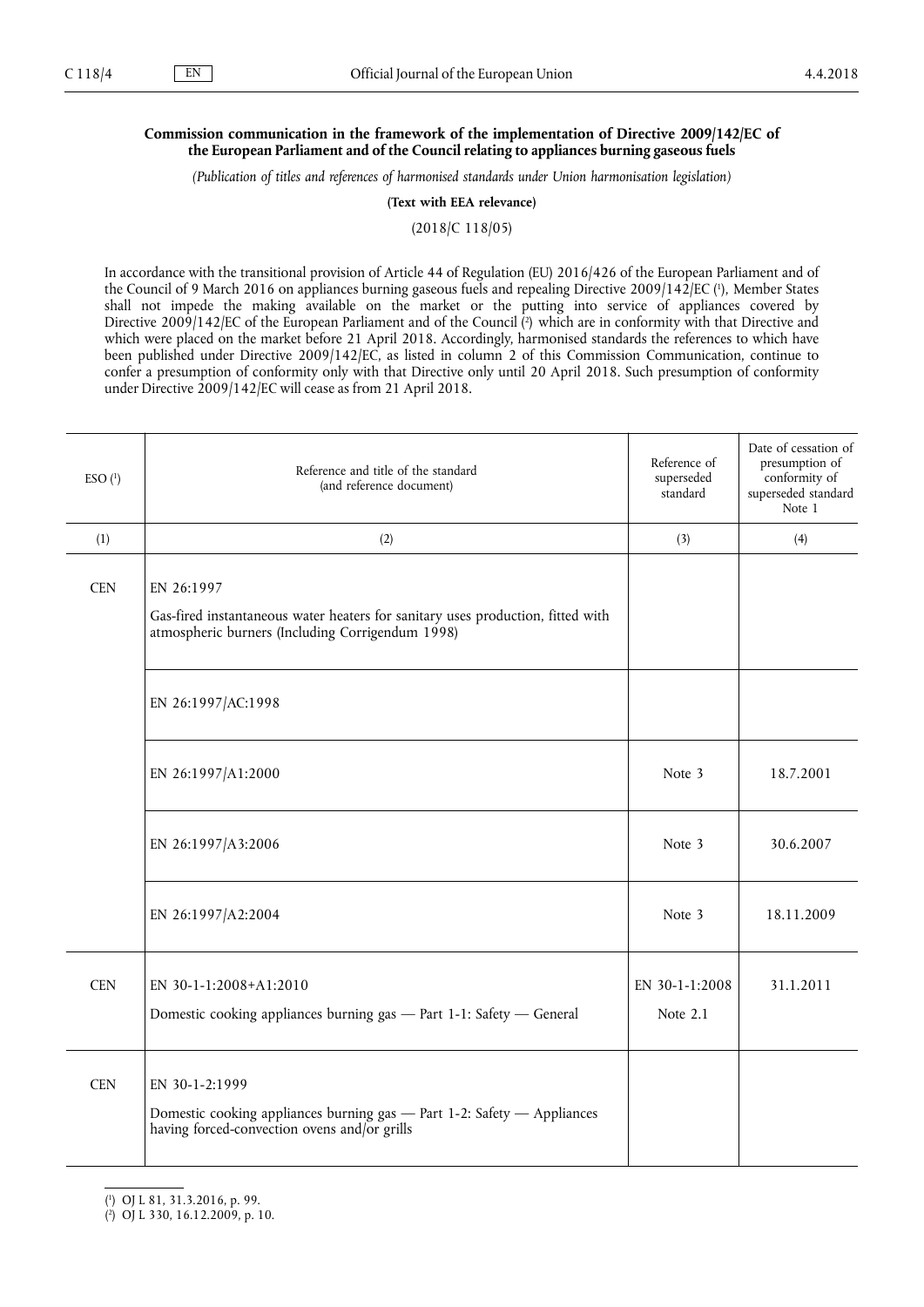| (1)        | (2)                                                                                                                                                                                | (3)                        | (4)        |
|------------|------------------------------------------------------------------------------------------------------------------------------------------------------------------------------------|----------------------------|------------|
| <b>CEN</b> | EN 30-1-3:2003+A1:2006<br>Domestic cooking appliances burning gas - Part 1-3: Safety - Appliances<br>having a glass ceramic hotplate                                               | EN 30-1-3:2003<br>Note 2.1 | 30.6.2007  |
| <b>CEN</b> | EN 30-1-4:2002<br>Domestic cooking appliances burning gas - Part 1-4: Safety - Appliances<br>having one or more burners with an automatic burner control system                    |                            |            |
|            | EN 30-1-4:2002/A1:2006                                                                                                                                                             | Note 3                     | 30.6.2007  |
| <b>CEN</b> | EN 30-2-1:1998<br>Domestic cooking appliances burning gas - Part 2-1: Rational use of energy -<br>General                                                                          |                            |            |
|            | EN 30-2-1:1998/A1:2003                                                                                                                                                             | Note 3                     | 10.12.2004 |
|            | EN 30-2-1:1998/A2:2005                                                                                                                                                             | Note 3                     | 11.11.2005 |
|            | EN 30-2-1:1998/A1:2003/AC:2004                                                                                                                                                     |                            |            |
| <b>CEN</b> | EN 30-2-2:1999<br>Domestic cooking appliances burning gas - Part 2-2: Rational use of energy -<br>Appliances having forced-convection ovens and/or grills                          |                            |            |
| <b>CEN</b> | EN 88-1:2007<br>Pressure regulators and associated safety devices for gas appliances - Part 1:<br>Pressure regulators for inlet pressures up to and including 500 mbar             | EN 88:1991<br>Note 2.1     | 31.5.2008  |
| <b>CEN</b> | EN 88-2:2007<br>Pressure regulators and associated safety devices for gas appliances - Part 2:<br>Pressure regulators for inlet pressures above 500 mbar up to and including 5 bar |                            |            |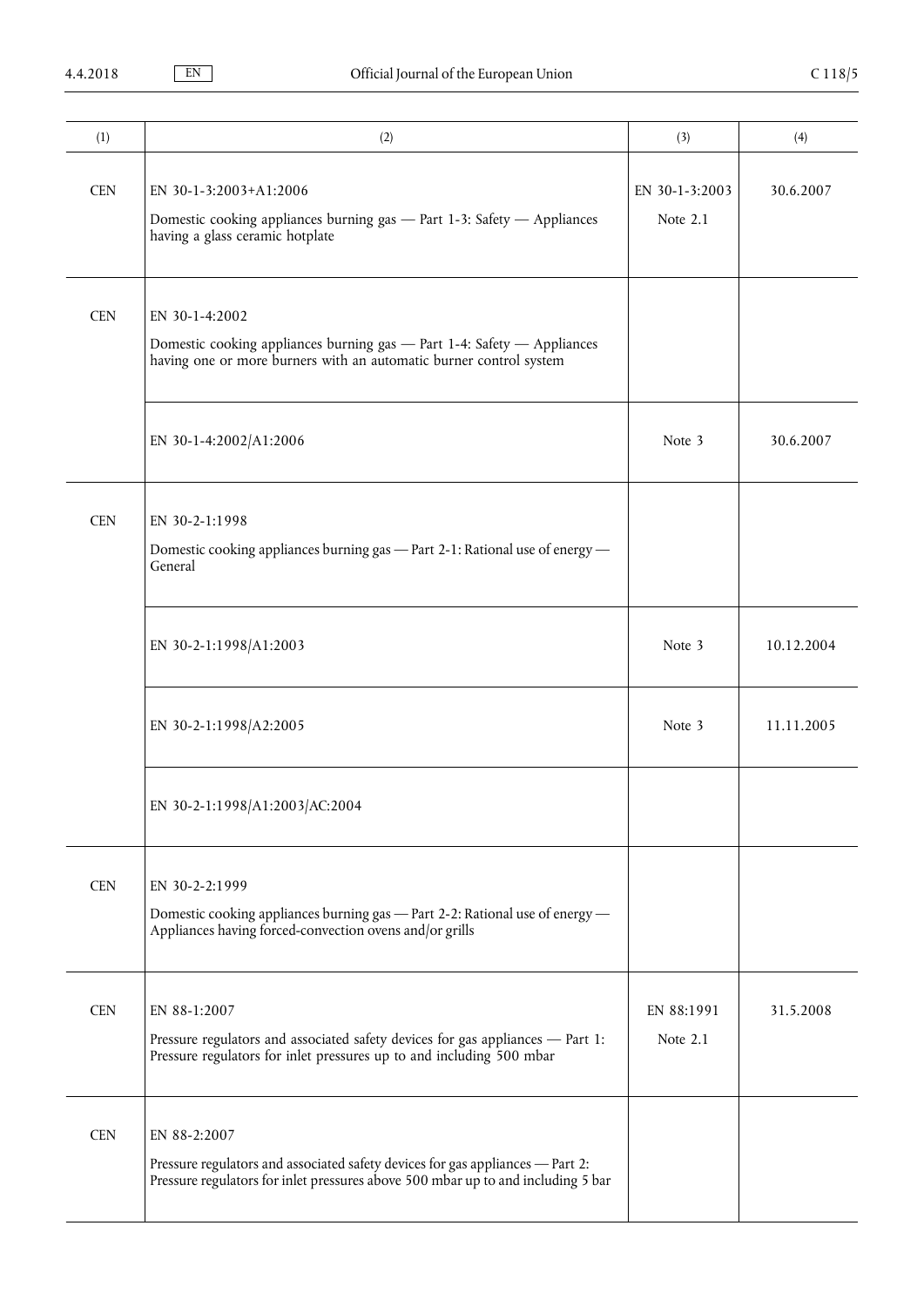| (1)        | (2)                                                                                                                  | (3)                       | (4)        |
|------------|----------------------------------------------------------------------------------------------------------------------|---------------------------|------------|
| <b>CEN</b> | EN 89:1999<br>Gas-fired storage water heaters for the production of domestic hot water                               |                           |            |
|            | EN 89:1999/A4:2006                                                                                                   | Note 3                    | 30.6.2007  |
|            | EN 89:1999/A3:2006                                                                                                   | Note 3                    | 30.6.2007  |
|            | EN 89:1999/A2:2000                                                                                                   | Note 3                    | 18.7.2001  |
|            | EN 89:1999/A1:1999                                                                                                   | Note 3                    | 17.10.2000 |
| <b>CEN</b> | EN 125:2010<br>Flame supervision devices for gas burning appliances - Thermoelectric flame<br>supervision devices    | EN 125:1991<br>Note 2.1   | 22.12.2010 |
| <b>CEN</b> | EN 126:2004<br>Multifunctional controls for gas burning appliances                                                   | EN 126:1995<br>Note 2.1   | 10.12.2004 |
| <b>CEN</b> | EN 161:2007<br>Automatic shut-off valves for gas burners and gas appliances                                          | EN 161:2001<br>Note 2.1   | 31.7.2007  |
| <b>CEN</b> | EN 203-1:2005+A1:2008<br>Gas heated catering equipment - Part 1: General safety rules                                | EN 203-1:2005<br>Note 2.1 | 18.11.2009 |
| <b>CEN</b> | EN 203-2-1:2005<br>Gas heated catering equipment - Part 2-1: Specific requirements - Open<br>burners and wok burners | EN 203-2:1995<br>Note 2.1 | 31.12.2008 |
| <b>CEN</b> | EN 203-2-2:2006<br>Gas heated catering equipment - Part 2-2: Specific requirements - Ovens                           | EN 203-2:1995<br>Note 2.1 | 31.12.2008 |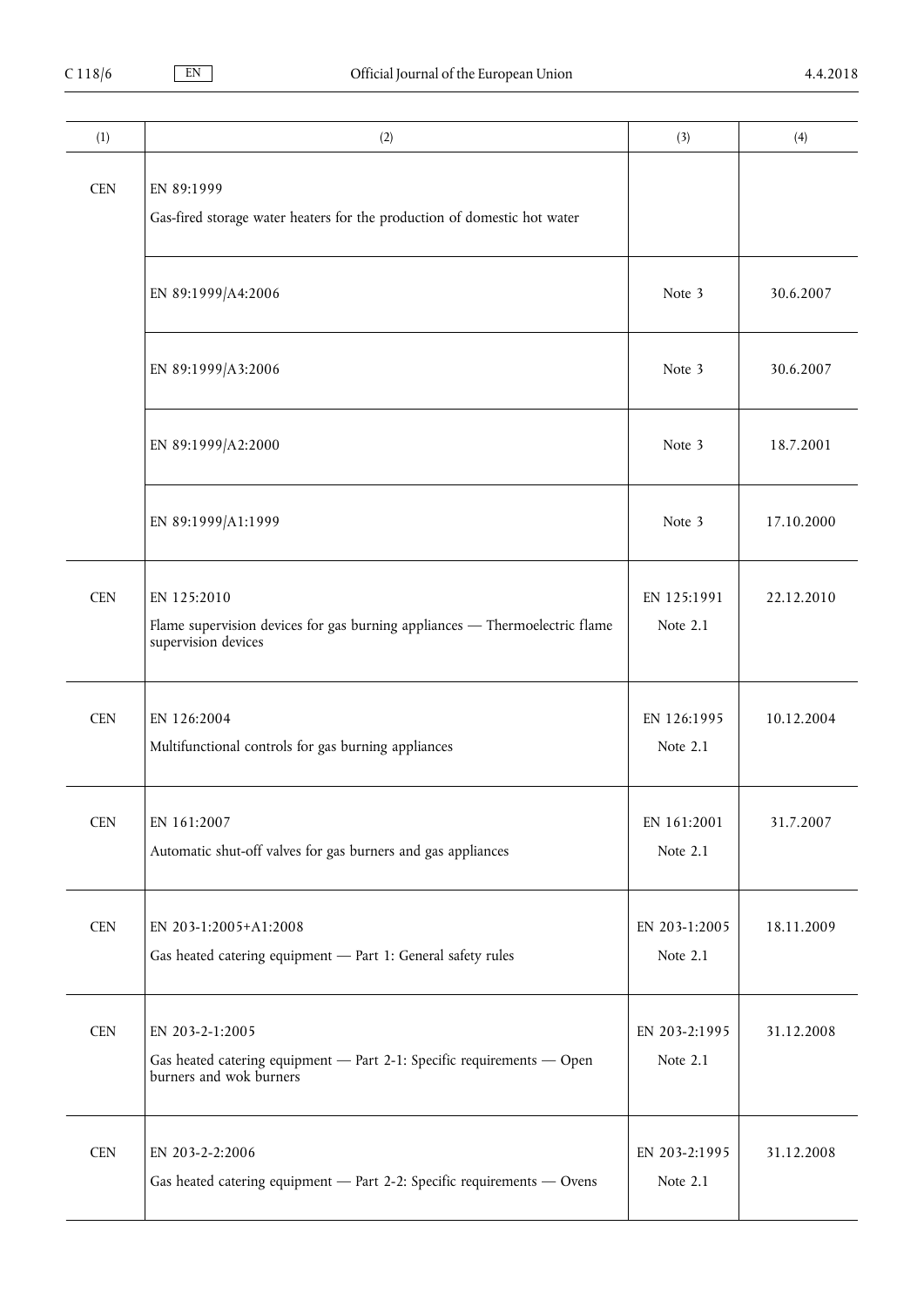| (1)        | (2)                                                                                                                             | (3)                       | (4)        |
|------------|---------------------------------------------------------------------------------------------------------------------------------|---------------------------|------------|
| <b>CEN</b> | EN 203-2-3:2005<br>Gas heated catering equipment - Part 2-3: Specific requirements - Boiling<br>pans                            | EN 203-2:1995<br>Note 2.1 | 31.12.2008 |
| <b>CEN</b> | EN 203-2-4:2005<br>Gas heated catering equipment - Part 2-4: Specific requirements - Fryers                                     | EN 203-2:1995<br>Note 2.1 | 31.12.2008 |
| <b>CEN</b> | EN 203-2-6:2005<br>Gas heated catering equipment - Part 2-6: Specific requirements - Hot water<br>heaters for beverage          | EN 203-2:1995<br>Note 2.1 | 31.12.2008 |
| <b>CEN</b> | EN 203-2-7:2007<br>Gas heated catering equipment - Part 2-7: Specific requirements -<br>Salamanders and rotisseries             | EN 203-2:1995<br>Note 2.1 | 31.12.2008 |
| <b>CEN</b> | EN 203-2-8:2005<br>Gas heated catering equipment - Part 2-8: Specific requirements - Brat pans<br>and paëlla cookers            | EN 203-2:1995<br>Note 2.1 | 31.12.2008 |
| <b>CEN</b> | EN 203-2-9:2005<br>Gas heated catering equipment - Part 2-9: Specific requirements - Solid tops,<br>warming plates and griddles | EN 203-2:1995<br>Note 2.1 | 31.12.2008 |
| <b>CEN</b> | EN 203-2-10:2007<br>Gas heated catering equipment - Part 2-10: Specific requirements -<br>Chargrills                            | EN 203-2:1995<br>Note 2.1 | 31.12.2008 |
| <b>CEN</b> | EN 203-2-11:2006<br>Gas heated catering equipment - Part 2-11: Specific requirements - Pasta<br>cookers                         | EN 203-2:1995<br>Note 2.1 | 31.12.2008 |
| <b>CEN</b> | EN 203-3:2009<br>Gas heated catering equipment - Part 3: Materials and parts in contact with<br>food and other sanitary aspects |                           |            |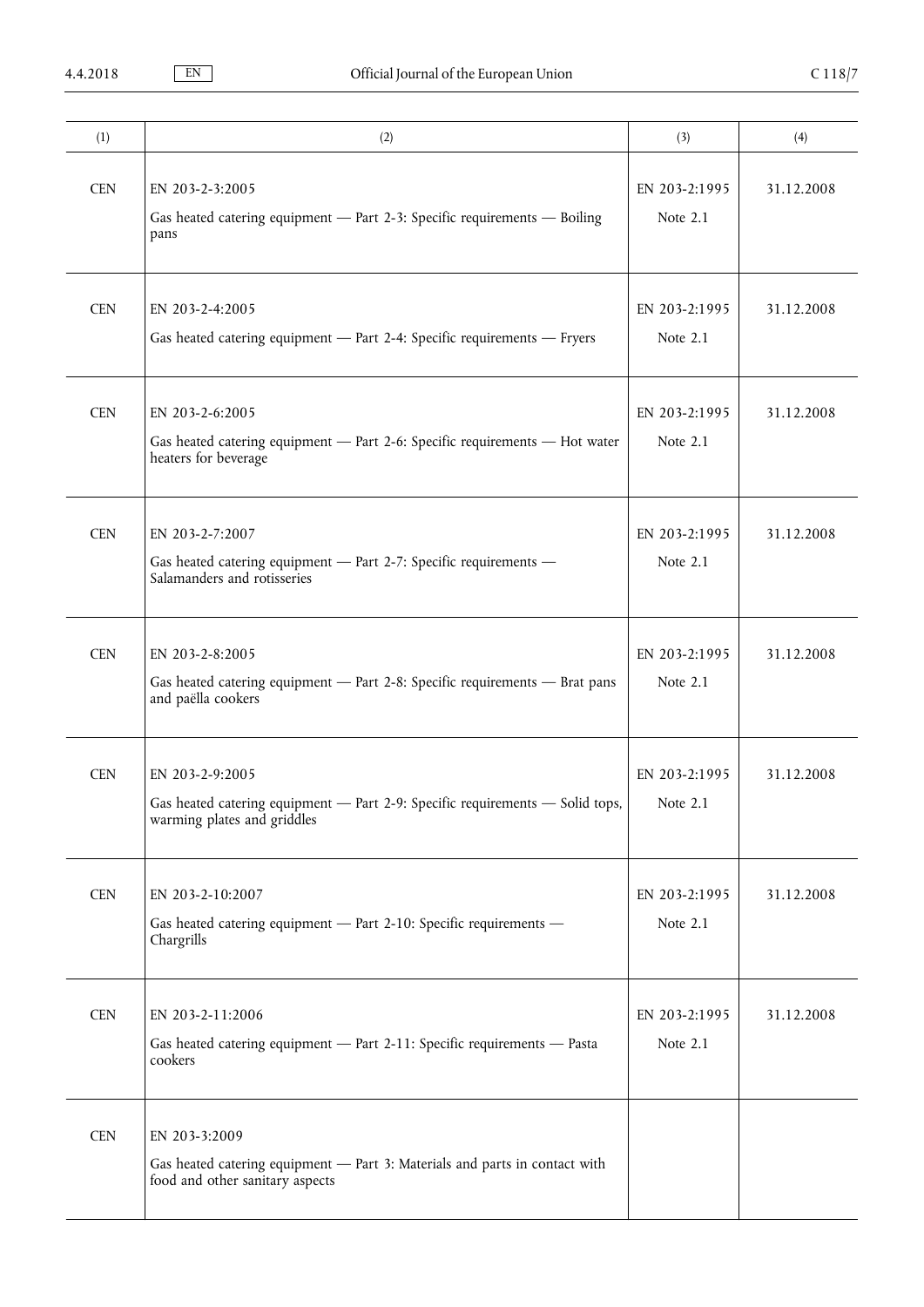| (1)        | (2)                                                                                                                            | (3)         | (4)        |
|------------|--------------------------------------------------------------------------------------------------------------------------------|-------------|------------|
| <b>CEN</b> | EN 257:2010                                                                                                                    | EN 257:1992 | 31.12.2010 |
|            | Mechanical thermostats for gas-burning appliances                                                                              | Note 2.1    |            |
|            |                                                                                                                                |             |            |
| <b>CEN</b> | EN 297:1994                                                                                                                    |             |            |
|            | Gas-fired central heating boilers - Type B11 and B11BS boilers fitted with                                                     |             |            |
|            | atmospheric burners of nominal heat input not exceeding 70 kW                                                                  |             |            |
|            |                                                                                                                                |             |            |
|            | EN 297:1994/A3:1996                                                                                                            | Note 3      | 24.2.1998  |
|            |                                                                                                                                |             |            |
|            | EN 297:1994/A6:2003                                                                                                            | Note 3      | 23.12.2003 |
|            |                                                                                                                                |             |            |
|            | EN 297:1994/A5:1998                                                                                                            | Note 3      | 31.12.1998 |
|            |                                                                                                                                |             |            |
|            | EN 297:1994/A4:2004                                                                                                            | Note 3      | 11.6.2005  |
|            |                                                                                                                                |             |            |
|            | EN 297:1994/A2:1996                                                                                                            | Note 3      | 29.10.2002 |
|            |                                                                                                                                |             |            |
|            | EN 297:1994/A2:1996/AC:2006                                                                                                    |             |            |
|            |                                                                                                                                |             |            |
| <b>CEN</b> | EN 298:2003                                                                                                                    | EN 298:1993 | 30.9.2006  |
|            | Automatic gas burner control systems for gas burners and gas burning                                                           | Note 2.1    |            |
|            | appliances with or without fans                                                                                                |             |            |
|            |                                                                                                                                |             |            |
| <b>CEN</b> | EN 303-3:1998                                                                                                                  |             |            |
|            | Heating boilers - Part 3: Gas-fired central heating boilers - Assembly<br>comprising a boiler body and a forced draught burner |             |            |
|            |                                                                                                                                |             |            |
|            | EN 303-3:1998/AC:2006                                                                                                          |             |            |
|            |                                                                                                                                |             |            |
|            | EN 303-3:1998/A2:2004                                                                                                          | Note 3      | 11.6.2005  |
|            |                                                                                                                                |             |            |
| <b>CEN</b> | EN 303-7:2006                                                                                                                  |             |            |
|            | Heating boilers - Part 7: Gas-fired central heating boilers equipped with                                                      |             |            |
|            | a forced draught burner of nominal heat output not exceeding 1 000 kW                                                          |             |            |
|            |                                                                                                                                |             |            |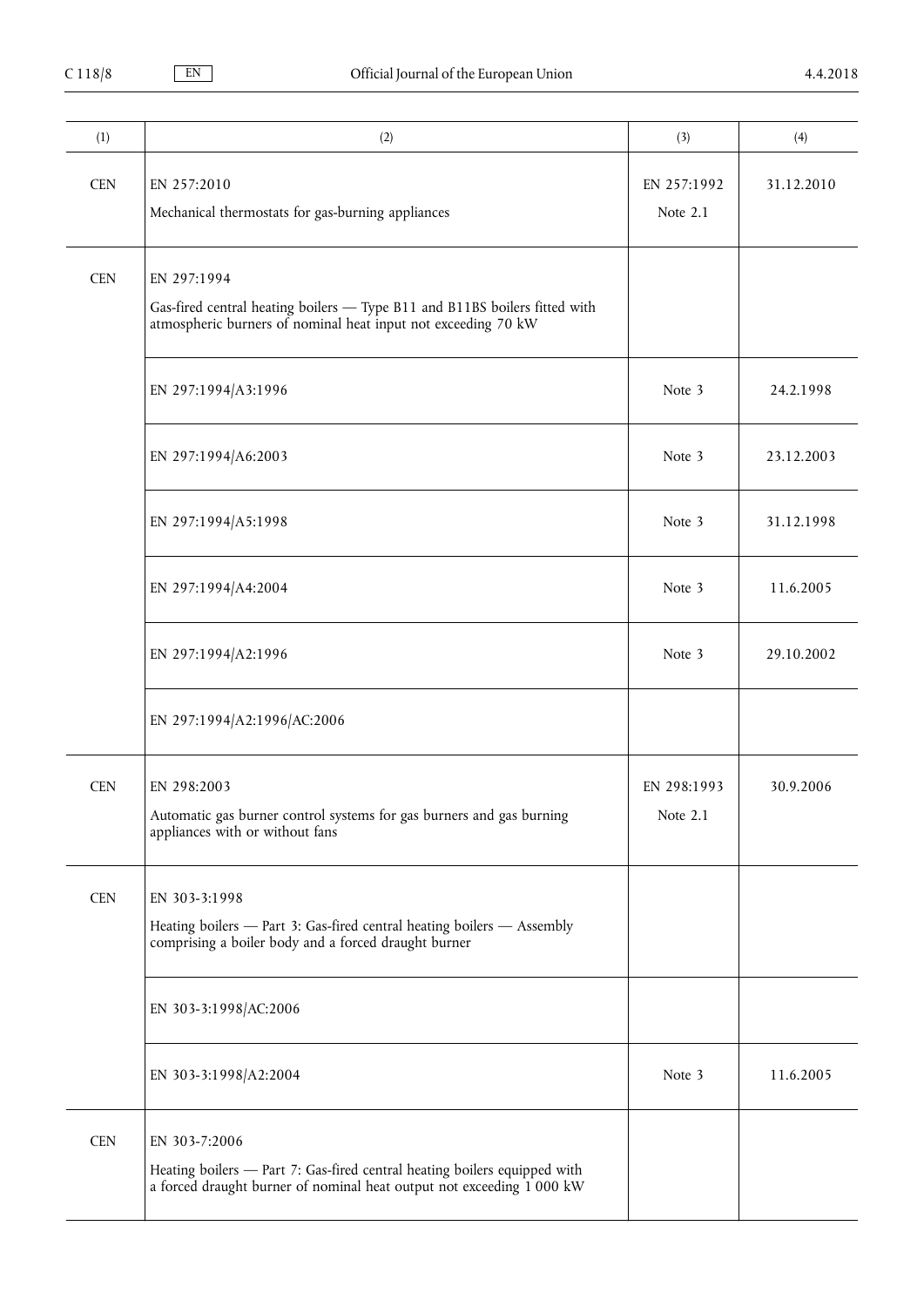| (1)        | (2)                                                                                                                                                                           | (3)                         | (4)        |
|------------|-------------------------------------------------------------------------------------------------------------------------------------------------------------------------------|-----------------------------|------------|
| <b>CEN</b> | EN 377:1993<br>Lubricants for applications in appliances and associated controls using<br>combustible gases except those designed for use in industrial processes             |                             |            |
|            | EN 377:1993/A1:1996                                                                                                                                                           | Note 3                      | 11.6.2005  |
| <b>CEN</b> | EN 416-1:2009<br>Single burner gas-fired overhead radiant tube heaters for non-domestic use -<br>Part 1: Safety                                                               | EN 416-1:1999<br>Note $2.1$ | 18.11.2009 |
| <b>CEN</b> | EN 416-2:2006<br>Single burner gas-fired overhead radiant tube heaters for non-domestic use -<br>Part 2: Rational use of energy                                               |                             |            |
| <b>CEN</b> | EN 419-1:2009<br>Non-domestic gas-fired overhead luminous radiant heaters - Part 1: Safety                                                                                    | EN 419-1:1999<br>Note $2.1$ | 18.11.2009 |
| <b>CEN</b> | EN 419-2:2006<br>Non-domestic gas-fired overhead luminous radiant heaters - Part 2: Rational<br>use of energy                                                                 |                             |            |
| <b>CEN</b> | EN 437:2003+A1:2009<br>Test gases - Test pressures - Appliance categories                                                                                                     | EN 437:2003<br>Note 2.1     | 18.11.2009 |
| <b>CEN</b> | EN 449:2002+A1:2007<br>Specification for dedicated liquefied petroleum gas appliances - Domestic<br>flueless space heaters (including diffusive catalytic combustion heaters) | EN 449:2002<br>Note 2.1     | 23.12.2008 |
| <b>CEN</b> | EN 461:1999<br>Specification for dedicated liquefied petroleum gas appliances - Flueless non-<br>domestic space heaters not exceeding 10 kW                                   |                             |            |
|            | EN 461:1999/A1:2004                                                                                                                                                           | Note 3                      | 10.12.2004 |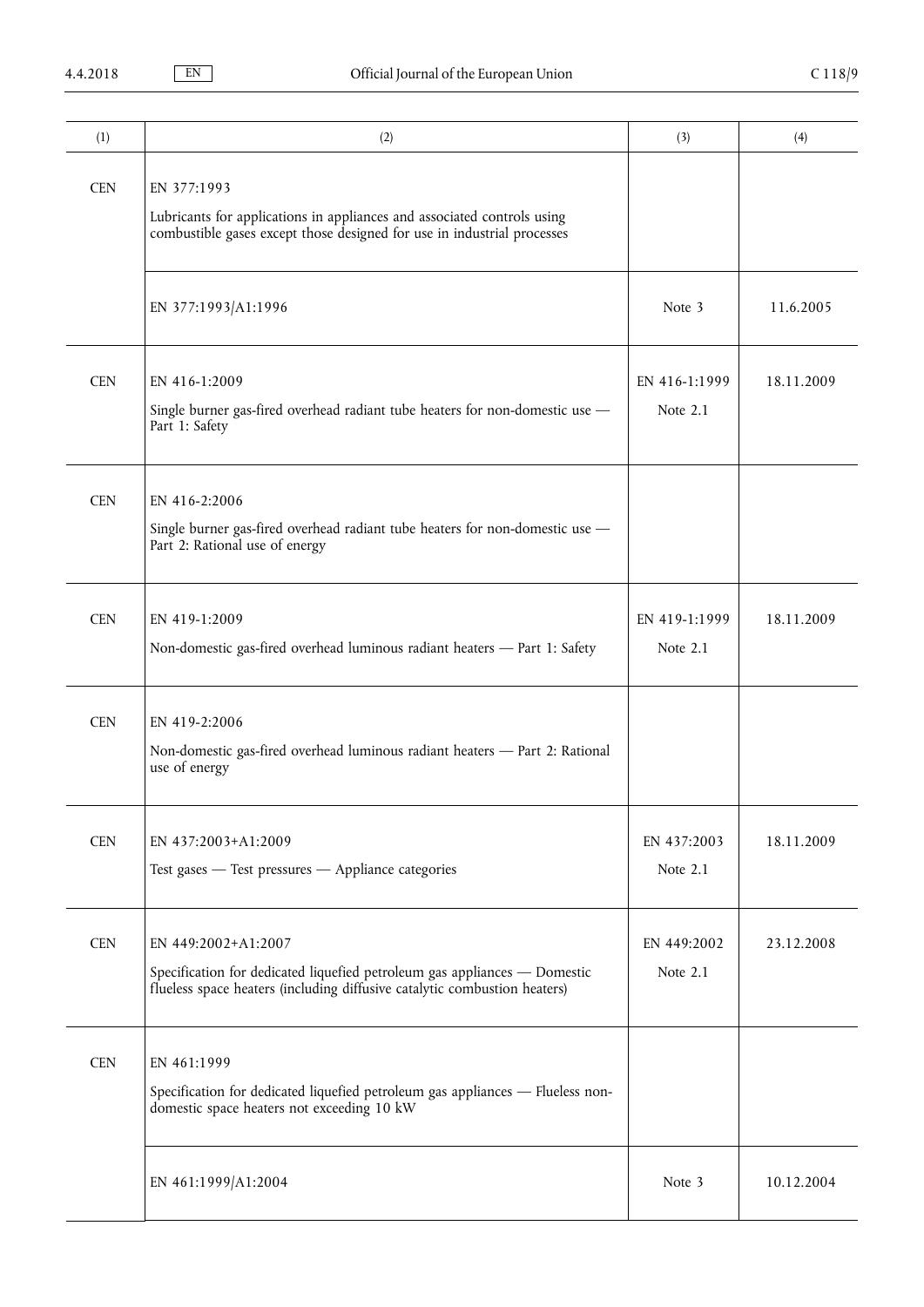| (1)        | (2)                                                                                                                                                             | (3)                     | (4)        |
|------------|-----------------------------------------------------------------------------------------------------------------------------------------------------------------|-------------------------|------------|
| <b>CEN</b> | EN 483:1999<br>Gas-fired central heating boilers - Type C boilers of nominal heat input not<br>exceeding 70 kW                                                  |                         |            |
|            | EN 483:1999/A2:2001/AC:2006                                                                                                                                     |                         |            |
|            | EN 483:1999/A2:2001                                                                                                                                             | Note 3                  | 31.1.2002  |
| <b>CEN</b> | EN 484:1997<br>Specification for dedicated liquefied petroleum gas appliances - Independent<br>hotplates, including those incorporating a grill for outdoor use |                         |            |
| <b>CEN</b> | EN 497:1997<br>Specification for dedicated liquefied petroleum gas appliances - Multi purpose<br>boiling burners for outdoor use                                |                         |            |
| <b>CEN</b> | EN 498:1997<br>Specification for dedicated liquefied petroleum gas appliances - Barbecues for<br>outdoor use                                                    |                         |            |
|            | EN 498:1997/AC:2000                                                                                                                                             |                         |            |
| <b>CEN</b> | EN 509:1999<br>Decorative fuel-effect gas appliances                                                                                                            |                         |            |
|            | EN 509:1999/A1:2003                                                                                                                                             | Note 3                  | 31.12.2003 |
|            | EN 509:1999/A2:2004                                                                                                                                             | Note 3                  | 30.6.2005  |
| <b>CEN</b> | EN 521:2006<br>Specifications for dedicated liquefied petroleum gas appliances - Portable<br>vapour pressure liquefied petroleum gas appliances                 | EN 521:1998<br>Note 2.1 | 31.8.2006  |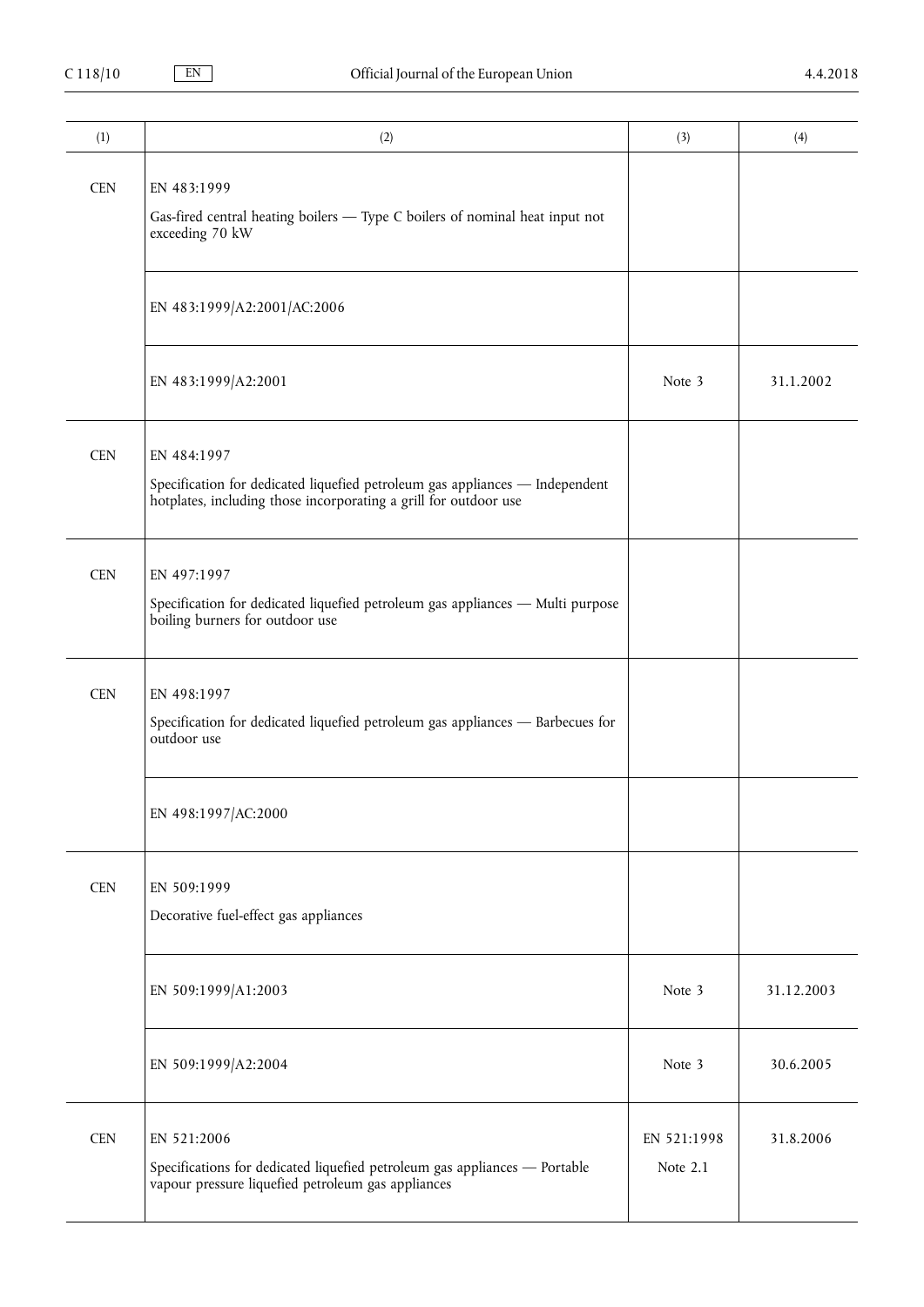|--|--|--|--|--|

Warning (1): This publication does not cover portable flat gas stoves (2).

(1) In accordance with Commission Implementing Decision (EU) 2015/2414 of 17 December 2015 on the publication with a restriction in the *Official Journal of the European Union* of the reference of harmonised standard EN 521:2006 'Specifications for dedicated liquefied petroleum gas appliances – Portable vapour pressure liquefied petroleum gas appliances' in accordance with Directive 2009/142/EC of the European Parliament and of the Council (OJ L 333, 19.12.2015, p. 120).

(2) Flat gas stoves consist of a burner assembly fitted on a horizontal body containing an integrated compartment for a gas cartridge beside the burner.

| <b>CEN</b> | EN 525:2009<br>Non-domestic direct gas-fired forced convection air heaters for space heating<br>not exceeding a net heat input of 300 kW                                                                                  | EN 525:1997<br>Note 2.1                | 30.11.2009 |
|------------|---------------------------------------------------------------------------------------------------------------------------------------------------------------------------------------------------------------------------|----------------------------------------|------------|
| <b>CEN</b> | EN 549:1994<br>Rubber materials for seals and diaphragms for gas appliances and gas<br>equipment                                                                                                                          | EN 279:1991<br>EN 291:1992<br>Note 2.1 | 31.12.1995 |
| <b>CEN</b> | EN 613:2000<br>Independent gas-fired convection heaters                                                                                                                                                                   |                                        |            |
|            | EN 613:2000/A1:2003                                                                                                                                                                                                       | Note 3                                 | 23.12.2003 |
| <b>CEN</b> | EN 621:2009<br>Non-domestic gas-fired forced convection air heaters for space heating not<br>exceeding a net heat input of 300 kW, without a fan to assist transportation of<br>combustion air and/or combustion products | EN 621:1998<br>Note 2.1                | 31.5.2010  |
| <b>CEN</b> | EN 624:2000<br>Specification for dedicated LPG appliances - Room sealed LPG space heating<br>equipment for installation in vehicles and boats                                                                             |                                        |            |
|            | EN 624:2000/A2:2007                                                                                                                                                                                                       | Note 3                                 | 5.6.2009   |
| <b>CEN</b> | EN 625:1995<br>Gas-fired central heating boilers — Specific requirements for the domestic hot<br>water operation of combination boilers of nominal heat input not exceeding<br>70 kW                                      |                                        |            |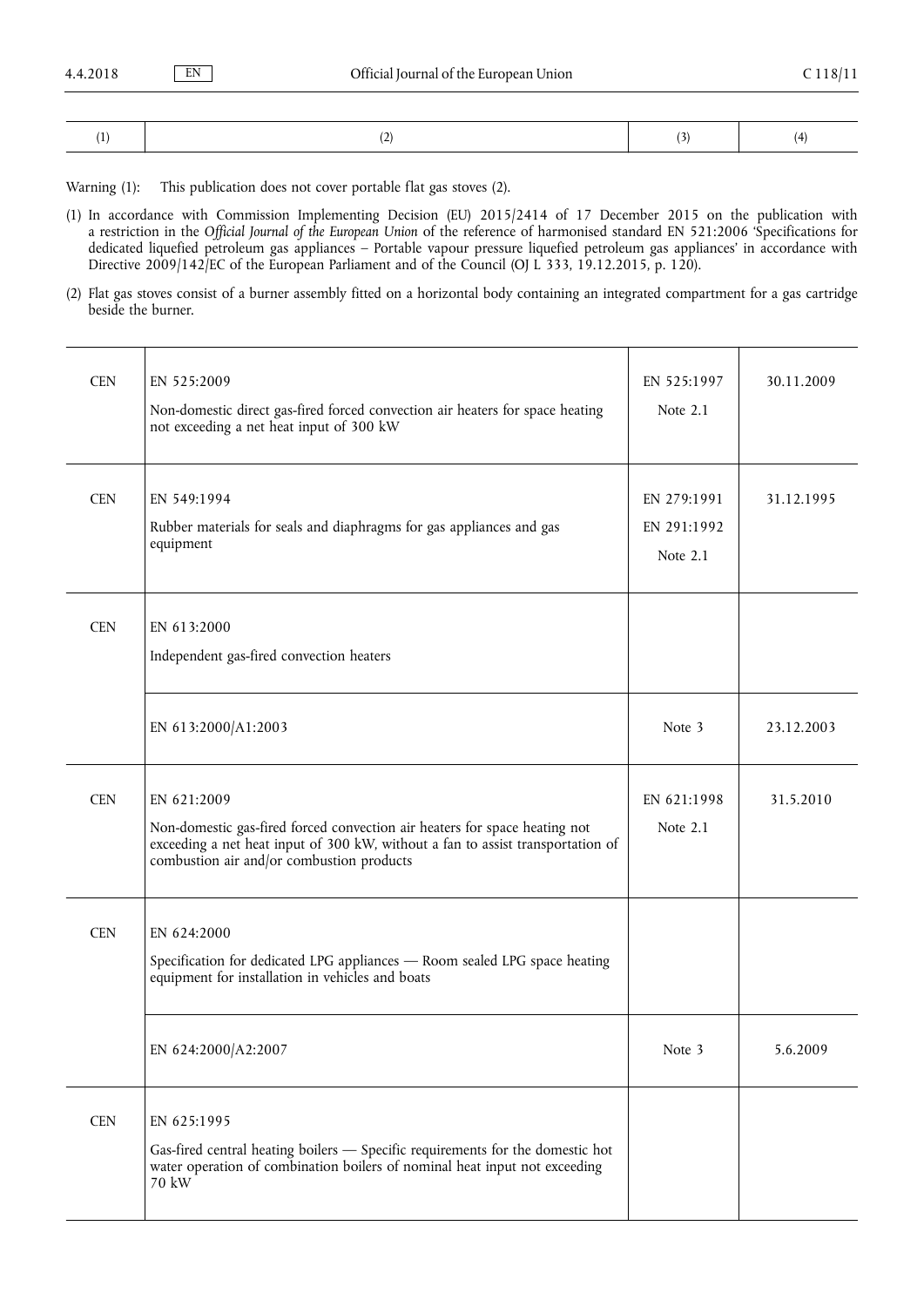| (1)        | (2)                                                                                                                                                                       | (3)                       | (4)        |
|------------|---------------------------------------------------------------------------------------------------------------------------------------------------------------------------|---------------------------|------------|
| <b>CEN</b> | EN 656:1999<br>Gas-fired central heating boilers — Type B boilers of nominal heat input<br>exceeding 70 kW but not exceeding 300 kW                                       |                           |            |
|            | EN 656:1999/A1:2006                                                                                                                                                       | Note 3                    | 18.11.2009 |
| <b>CEN</b> | EN 676:2003+A2:2008<br>Automatic forced draught burners for gaseous fuels                                                                                                 | EN 676:2003<br>Note 2.1   | 30.6.2010  |
|            | EN 676:2003+A2:2008/AC:2008                                                                                                                                               |                           |            |
| <b>CEN</b> | EN 677:1998<br>Gas-fired central heating boilers - Specific requirements for condensing<br>boilers with a nominal heat input not exceeding 70 kW                          |                           |            |
| <b>CEN</b> | EN 732:1998<br>Specifications for dedicated liquefied petroleum gas appliances - Absorption<br>refrigerators                                                              |                           |            |
| <b>CEN</b> | EN 751-1:1996<br>Sealing materials for metallic threaded joints in contact with 1st, 2nd and 3rd<br>family gases and hot water - Part 1: Anaerobic jointing compounds     |                           |            |
| <b>CEN</b> | EN 751-2:1996<br>Sealing materials for metallic threaded joints in contact with 1st, 2nd and 3rd<br>family gases and hot water - Part 2: Non-hardening jointing compounds |                           |            |
| <b>CEN</b> | EN 751-3:1996<br>Sealing materials for metallic threaded joints in contact with 1st, 2nd and 3rd<br>family gases and hot water - Part 3: Unsintered PTFE tapes            |                           |            |
|            | EN 751-3:1996/AC:1997                                                                                                                                                     |                           |            |
| <b>CEN</b> | EN 777-1:2009<br>Multi-burner gas-fired overhead radiant tube heater systems for non-domestic<br>use - Part 1: System D - Safety                                          | EN 777-1:1999<br>Note 2.1 | 18.11.2009 |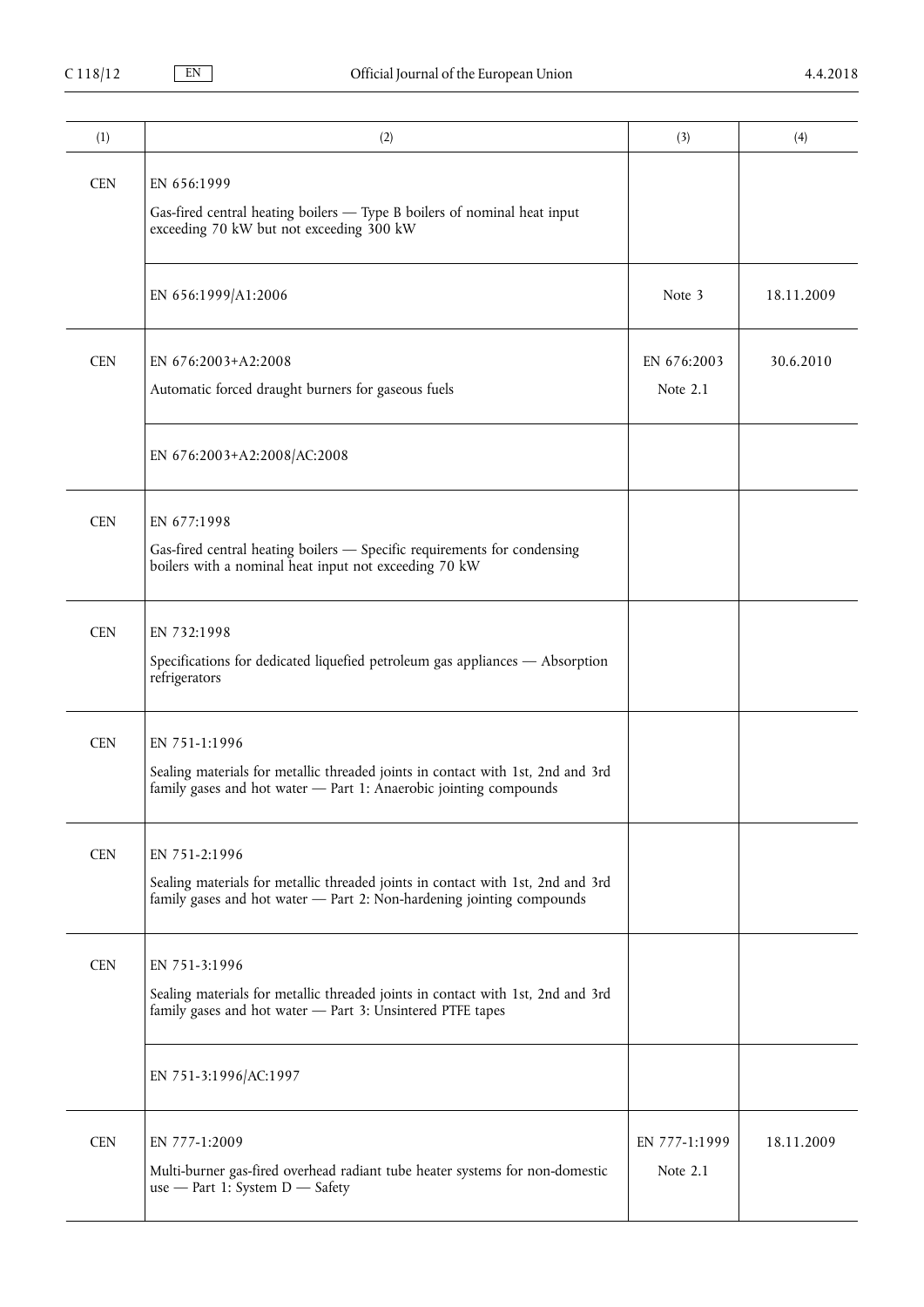| (1)        | (2)                                                                                                                                                                                                                         | (3)                       | (4)        |
|------------|-----------------------------------------------------------------------------------------------------------------------------------------------------------------------------------------------------------------------------|---------------------------|------------|
| <b>CEN</b> | EN 777-2:2009<br>Multi-burner gas-fired overhead radiant tube heater systems for non-domestic<br>use - Part 2: System E - Safety                                                                                            | EN 777-2:1999<br>Note 2.1 | 18.11.2009 |
| <b>CEN</b> | EN 777-3:2009<br>Multi-burner gas-fired overhead radiant tube heater systems for non domestic<br>use - Part 3: System F - Safety                                                                                            | EN 777-3:1999<br>Note 2.1 | 18.11.2009 |
| <b>CEN</b> | EN 777-4:2009<br>Multi-burner gas-fired overhead radiant tube heater systems for non-domestic<br>use - Part 4: System $H$ - Safety                                                                                          | EN 777-4:1999<br>Note 2.1 | 18.11.2009 |
| <b>CEN</b> | EN 778:2009<br>Domestic gas-fired forced convection air heaters for space heating not<br>exceeding a net heat input of 70 kW, without a fan to assist transportation of<br>combustion air and/or combustion products        | EN 778:1998<br>Note 2.1   | 6.5.2010   |
| <b>CEN</b> | EN 1020:2009<br>Non-domestic forced convection gas-fired air heaters for space heating not<br>exceeding a net heat input of 300 kW incorporating a fan to assist<br>transportation of combustion air or combustion products | EN 1020:1997<br>Note 2.1  | 31.5.2010  |
| <b>CEN</b> | EN 1106:2010<br>Manually operated taps for gas burning appliances                                                                                                                                                           | EN 1106:2001<br>Note 2.1  | 22.12.2010 |
| <b>CEN</b> | EN 1196:1998<br>Domestic and non-domestic gas-fired air heaters - Supplementary<br>requirements for condensing air heaters                                                                                                  |                           |            |
| <b>CEN</b> | EN 1266:2002<br>Independent gas-fired convection heaters incorporating a fan to assist<br>transportation of combustion air and/or flue gases                                                                                |                           |            |
|            | EN 1266:2002/A1:2005                                                                                                                                                                                                        | Note 3                    | 28.2.2006  |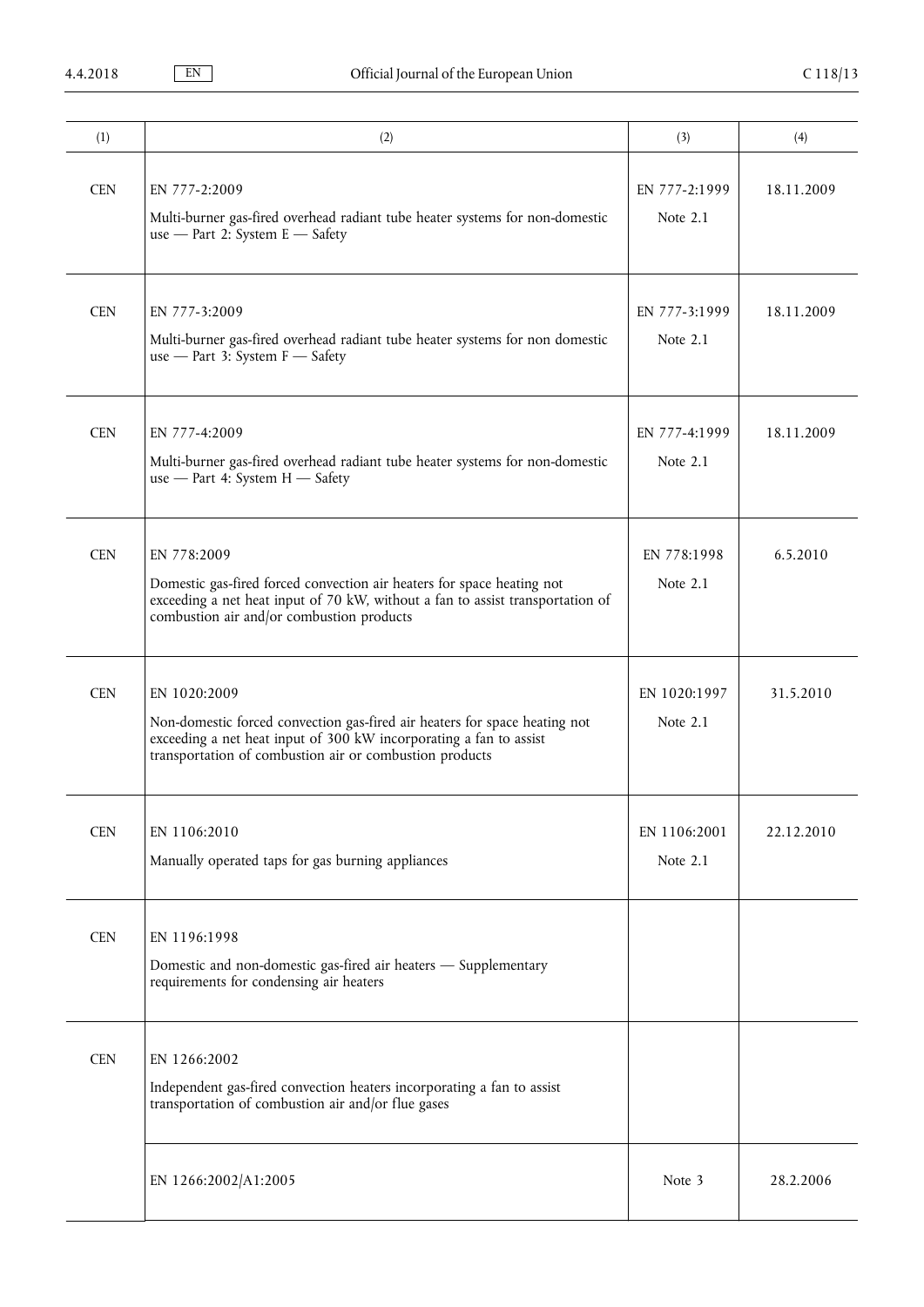| (1)        | (2)                                                                                                                                                             | (3)                      | (4)        |
|------------|-----------------------------------------------------------------------------------------------------------------------------------------------------------------|--------------------------|------------|
| <b>CEN</b> | EN 1319:2009<br>Domestic gas-fired forced convection air heaters for space heating, with fan-<br>assisted burners not exceeding a net heat input of 70 kW       | EN 1319:1998<br>Note 2.1 | 30.6.2010  |
| <b>CEN</b> | EN 1458-1:1999<br>Domestic direct gas-fired tumble dryers of types B22D and B23D, of nominal<br>heat input not exceeding 6 kW - Part 1: Safety                  |                          |            |
| <b>CEN</b> | EN 1458-2:1999<br>Domestic direct gas-fired tumble dryers of types B22D and B23D, of nominal<br>heat input not exceeding 6 kW - Part 2: Rational use of energy  |                          |            |
| <b>CEN</b> | EN 1596:1998<br>Specification for dedicated liquefied petroleum gas appliances - Mobile and<br>portable non-domestic forced convection direct fired air heaters |                          |            |
|            | EN 1596:1998/A1:2004                                                                                                                                            | Note 3                   | 10.12.2004 |
| <b>CEN</b> | EN 1643:2000<br>Valve proving systems for automatic shut-off valves for gas burners and gas<br>appliances                                                       |                          |            |
| <b>CEN</b> | EN 1854:2010<br>Pressure sensing devices for gas burners and gas burning appliances                                                                             | EN 1854:2006<br>Note 2.1 | 31.5.2012  |
| <b>CEN</b> | EN 12067-1:1998<br>Gas/air ratio controls for gas burners and gas burning appliances $-$ Part 1:<br>Pneumatic types                                             |                          |            |
|            | EN 12067-1:1998/A1:2003                                                                                                                                         | Note 3                   | 23.12.2003 |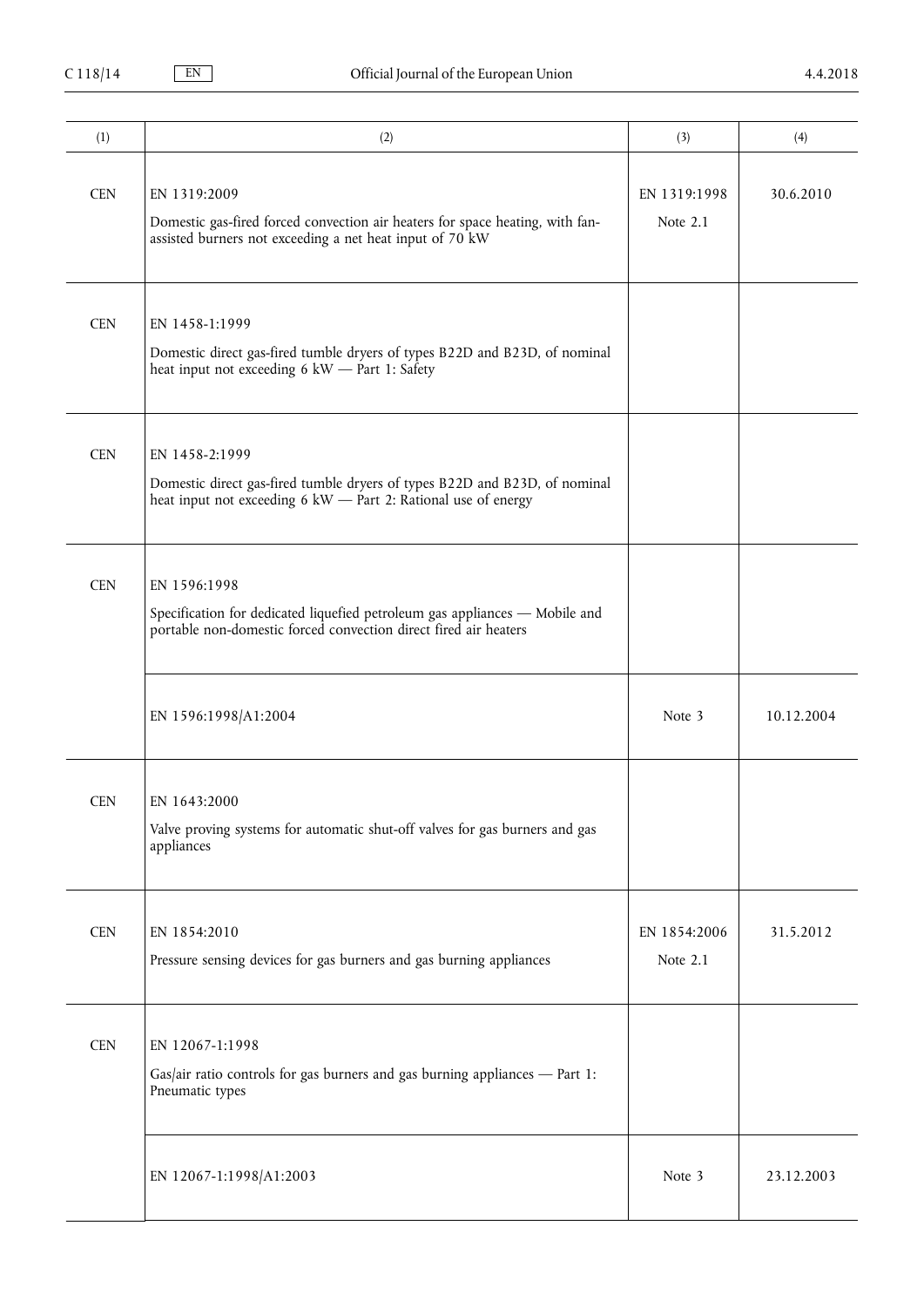| (1)        | (2)                                                                                                                                                                                    | (3) | (4) |
|------------|----------------------------------------------------------------------------------------------------------------------------------------------------------------------------------------|-----|-----|
| <b>CEN</b> | EN 12067-2:2004<br>Gas/air ratio controls for gas burners and gas burning appliances $-$ Part 2:<br>Electronic types                                                                   |     |     |
| <b>CEN</b> | EN 12078:1998<br>Zero governors for gas burners and gas burning appliances                                                                                                             |     |     |
| <b>CEN</b> | EN 12244-1:1998<br>Direct gas-fired washing machines, of nominal heat input not exceeding 20 kW -<br>Part 1: Safety                                                                    |     |     |
| <b>CEN</b> | EN 12244-2:1998<br>Direct gas-fired washing machines of nominal heat input not exceeding 20 kW -<br>Part 2: Rational use of energy                                                     |     |     |
| <b>CEN</b> | EN 12309-1:1999<br>Gas-fired absorption and adsorption air-conditioning and/or heat pump<br>appliances with a net heat input not exceeding 70 kW $-$ Part 1: Safety                    |     |     |
| <b>CEN</b> | EN 12309-2:2000<br>Gas-fired absorption and adsorption air-conditioning and/or heat pump<br>appliances with a net heat input not exceeding 70 kW $-$ Part 2: Rational use<br>of energy |     |     |
| <b>CEN</b> | EN 12669:2000<br>Direct gas-fired hot air blowers for use in greenhouses and supplementary non-<br>domestic space heating                                                              |     |     |
| <b>CEN</b> | EN 12752-1:1999<br>Gas-fired type B tumble dryers of nominal heat input not exceeding 20 kW -<br>Part 1: Safety                                                                        |     |     |
| <b>CEN</b> | EN 12752-2:1999<br>Gas-fired type B tumble dryers of nominal heat input not exceeding 20 kW -<br>Part 2: Rational use of energy                                                        |     |     |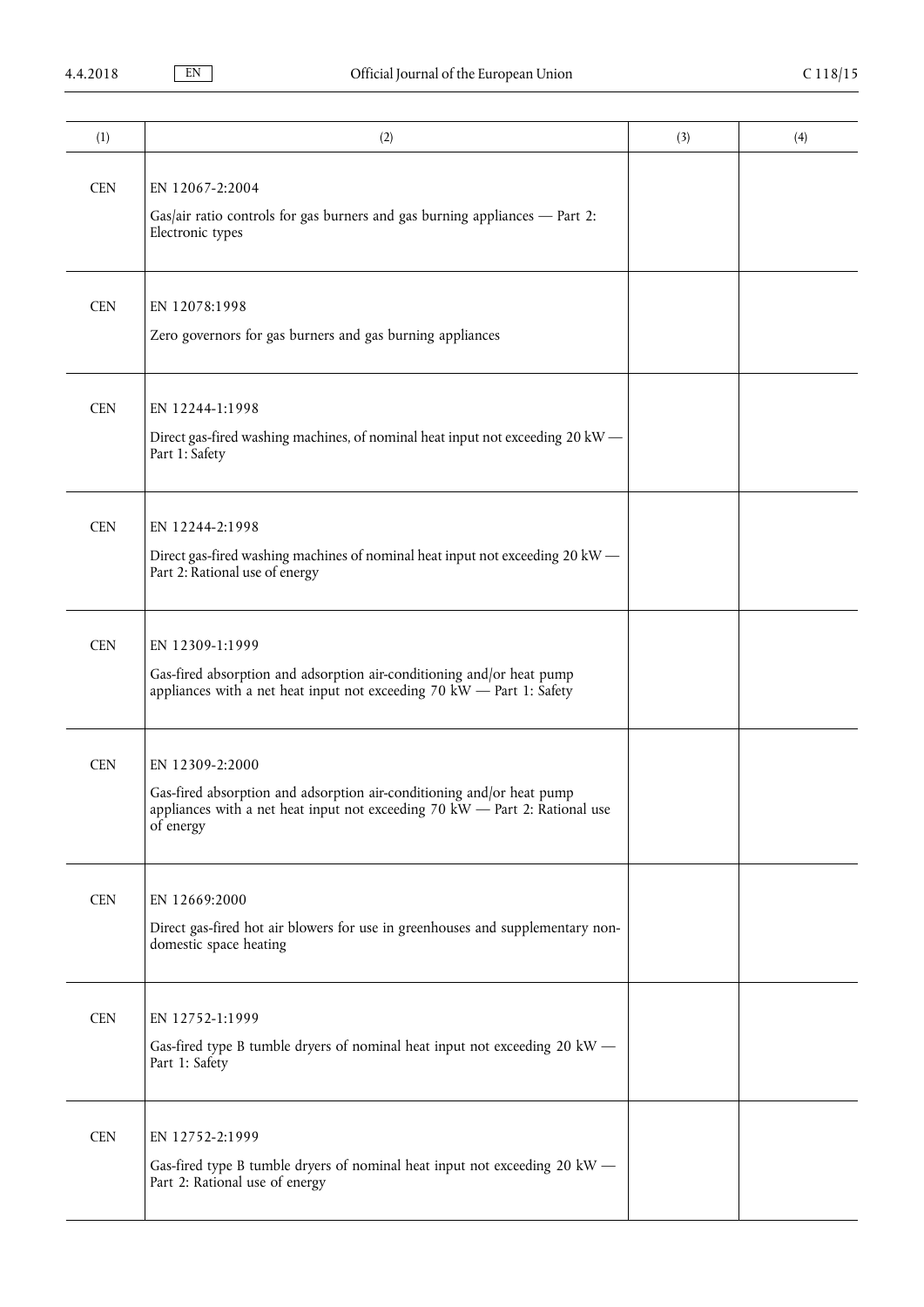| (1)        | (2)                                                                                                                                                                                                                                                                                 | (3)                         | (4)        |
|------------|-------------------------------------------------------------------------------------------------------------------------------------------------------------------------------------------------------------------------------------------------------------------------------------|-----------------------------|------------|
| <b>CEN</b> | EN 12864:2001<br>Low-pressure, non adjustable regulators having a maximum outlet pressure of<br>less than or equal to 200 mbar, with a capacity of less than or equal to 4 kg/h,<br>and their associated safety devices for butane, propane or their mixtures                       |                             |            |
|            | EN 12864:2001/A1:2003                                                                                                                                                                                                                                                               | Note 3                      | 10.12.2004 |
|            | EN 12864:2001/A2:2005                                                                                                                                                                                                                                                               | Note 3                      | 28.2.2006  |
|            | EN 12864:2001/A3:2009                                                                                                                                                                                                                                                               | Note 3                      | 28.2.2010  |
| <b>CEN</b> | EN 13278:2003<br>Open fronted gas-fired independent space heaters                                                                                                                                                                                                                   |                             |            |
| <b>CEN</b> | EN 13611:2007<br>Safety and control devices for gas burners and gas burning appliances -<br>General requirements                                                                                                                                                                    | EN 13611:2000<br>Note 2.1   | 31.5.2008  |
| <b>CEN</b> | EN 13785:2005+A1:2008<br>Regulators with a capacity of up to and including 100 kg/h, having<br>a maximum nominal outlet pressure of up to and including 4 bar, other than<br>those covered by EN 12864 and their associated safety devices for butane,<br>propane or their mixtures | EN 13785:2005<br>Note $2.1$ | 5.6.2009   |
| <b>CEN</b> | EN 13786:2004+A1:2008<br>Automatic change-over valves having a maximum outlet pressure of up to and<br>including 4 bar with a capacity of up to and including 100 kg/h, and their<br>associated safety devices for butane, propane or their mixtures                                | EN 13786:2004<br>Note $2.1$ | 5.6.2009   |
| <b>CEN</b> | EN 13836:2006<br>Gas fired central heating boilers - Type B boilers of nominal heat input<br>exceeding 300 kW, but not exceeding 1 000 kW                                                                                                                                           |                             |            |
| <b>CEN</b> | EN 14438:2006<br>Gas-fired insets for heating more than one room                                                                                                                                                                                                                    |                             |            |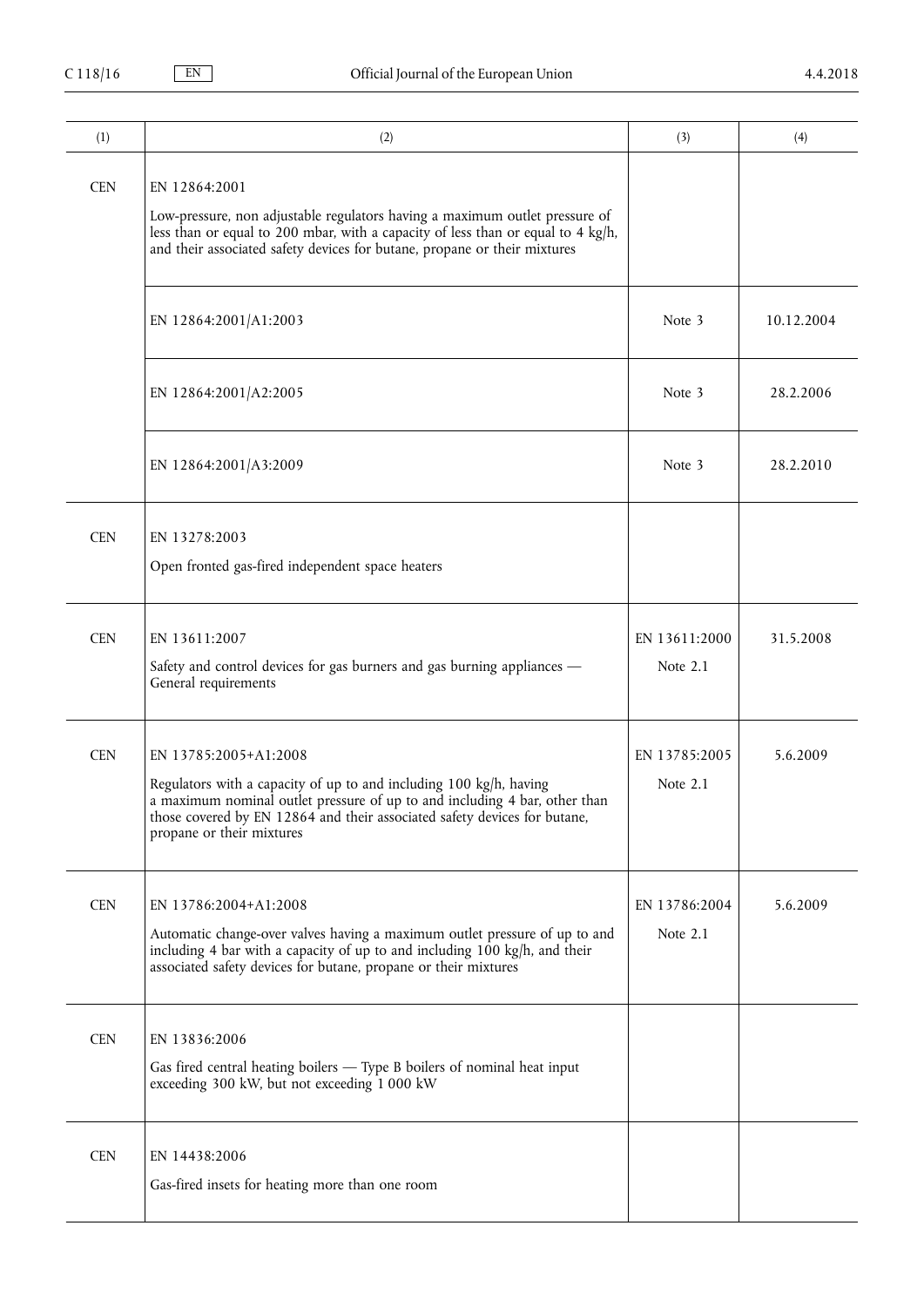| (1)        | (2)                                                                                                                                                                                    | (3)                       | (4)       |
|------------|----------------------------------------------------------------------------------------------------------------------------------------------------------------------------------------|---------------------------|-----------|
| <b>CEN</b> | EN 14543:2005+A1:2007<br>Specification for dedicated liquefied petroleum gas appliances - Parasol patio<br>heaters - Flueless radiant heaters for outdoor or amply ventilated area use | EN 14543:2005<br>Note 2.1 | 24.5.2008 |
| <b>CEN</b> | EN 14829:2007<br>Independent gas-fired flueless space heaters for nominal heat input not<br>exceeding 6 kW                                                                             |                           |           |
| <b>CEN</b> | EN 15033:2006<br>Room sealed storage water heaters for the production of sanitary hot water<br>using LPG for vehicles and boats                                                        |                           |           |
|            | EN 15033:2006/AC:2008                                                                                                                                                                  |                           |           |

( 1 ) ESO: European standardisation organisation:

— CEN: Rue de la Science 23, 1040 Brussels, BELGIUM. Tel. +32 25500811; fax +32 25500819 [\(http://www.cen.eu](http://www.cen.eu))

— Cenelec: Rue de la Science 23, 1040 Brussels, BELGIUM. Tel. +32 25500811; fax +32 25500819 [\(http://www.cenelec.eu\)](http://www.cenelec.eu)

— ETSI: 650, route des Lucioles, 06921 Sophia Antipolis, FRANCE. Tel. +33 492944200; fax +33 493654716 [\(http://www.etsi.eu\)](http://www.etsi.eu)

- Note 1: Generally the date of cessation of presumption of conformity will be the date of withdrawal ('dow'), set by the European standardisation organisation, but attention of users of these standards is drawn to the fact that in certain exceptional cases this can be otherwise.
- Note 2.1: The new (or amended) standard has the same scope as the superseded standard. On the date stated, the superseded standard ceases to give presumption of conformity with the essential or other requirements of the relevant Union legislation.
- Note 2.2: The new standard has a broader scope than the superseded standard. On the date stated the superseded standard ceases to give presumption of conformity with the essential or other requirements of the relevant Union legislation.
- Note 2.3: The new standard has a narrower scope than the superseded standard. On the date stated the (partially) superseded standard ceases to give presumption of conformity with the essential or other requirements of the relevant Union legislation for those products or services that fall within the scope of the new standard. Presumption of conformity with the essential or other requirements of the relevant Union legislation for products or services that still fall within the scope of the (partially) superseded standard, but that do not fall within the scope of the new standard, is unaffected.
- Note 3: In case of amendments, the referenced standard is EN CCCCC:YYYY, its previous amendments, if any, and the new, quoted amendment. The superseded standard therefore consists of EN CCCCC:YYYY and its previous amendments, if any, but without the new quoted amendment. On the date stated, the superseded standard ceases to give presumption of conformity with the essential or other requirements of the relevant Union legislation.